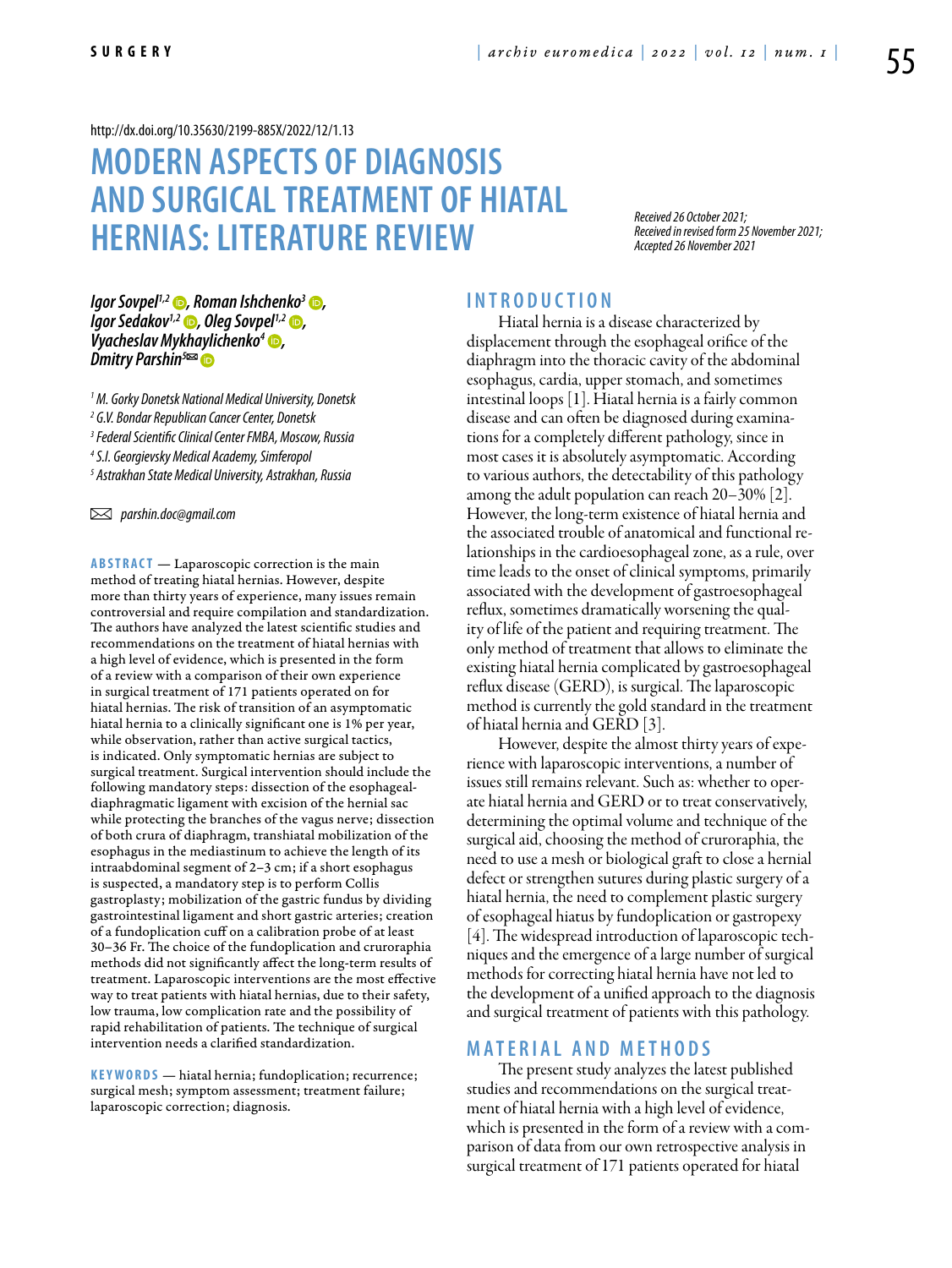hernias for the period 2009–2018. Indications for surgical treatment were:

— clinically, radiologically and endoscopically confirmed hiatal hernia;

— inefficiency of conservative therapy of gastroesophageal reflux during more than 3 months;

— the presence of clinically significant extraesophageal (cardiac or bronchopulmonary) manifestations of hiatal hernia and associated GERD.

All patients were operated in the scope of laparoscopic cruroraphia with fundoplication. There were 69 men (40.4%)and 102 women (59.6%). The age of the patients ranged from 25 to 74 years, the average age was 54.2± 6.1 years. Nissen fundoplication was used in 109 cases, Toupet fundoplication was used in 62 patients. In 29 patients with a hernia defect size of 5 cm and larger, suture cruroraphia was supplemented with alloplasty.

Statistical analysis was carried out using the R Studio program Version 1.2.1335© 2009–2019 R Studio, Inc., GPL. Quantitative variables are presented in the form of mean and standard deviation, since they all had a normal distribution (Shapiro-Wilk test). When comparing two independent groups with quantitative variables, the Student's T-test was used. Nominal and ordinal variables are represented as percentages. To compare the nominal scales, the Pearson criterion was applied if no more than 20% of the expected frequencies were less than 5, otherwise the exact Fisher criterion was applied.

#### **Li t e r a t u r e R e v i e w**

The formation of approaches to the treatment of patients suffering from hiatal hernia had several stages. Initially, most surgeons adhered to active surgical tactics when detecting hiatal hernia, justifying the need for surgical intervention by prevention ofsevere complications associated with ischemia in the hernial sac. However, in 2002, the publication of the Stylopoulosstudy[5] showed that when choosing the tactics of monitoring patients with this pathology, the frequency of theneed for urgent intervention was 1.1%, and the quality of life was lower in the group of routinely operated hiatal hernias compared with the observation group.At the same time, a fairly large number of publications appeared in the literature on repeated surgical interventions performed for complications after plastic surgery of hiatal hernia. The appearance and widespread use of drugs of the proton pump inhibitor group allowed to improve the quality of life of patients with hiatal hernia and gastroesophageal reflux as a leading symptom, also at some stage reducing the number of surgical interventions for this

pathology [6].And yet, the results of studiesshowed that despite the high cost, laparoscopic hernia plastic surgery with fundoplication had the best indicators of quality of life, especially in the group of patients refractory to antisecretory drugs. All of the above was the reason to make a note in the recommendations of the Association of Gastrointestinal and Endoscopic Surgeons of America (SAGES) that absolutely forbids to operate on patients with sliding (type I) hiatal hernia in the absence of a gastroesophageal reflux manifestations [7]. For paraesophageal hernias, it was noted that when using observational tactics, despite the low percentage of urgent operations (less than 2%), the risk of transformation of an asymptomatic hernia into a symptomatic one is up to  $14\%$  per year[8]. Therefore, surgical intervention in fully asymptomatic paraesophageal hernias can be considered individually, taking into account age, concomitant pathology, the risk of surgery and the experience of the operating surgeon. All experts unanimously agree that surgical treatment is indicated for all patients with symptomatic hiatal hernia[9].

Surgical intervention for hiatal hernia includes the following mandatory steps: moving the contents of the hernia into the abdominal cavity, isolation and excision of the hernial sac, mobilization of the lower third of the esophagus in the mediastinum in order to achieve a sufficient length of the esophagus, closure of the esophageal hiatus defect, formation of a fundoplication cuff. The literature describes several variants of cardioesophageal junction mobilization [10, 11].Some surgeons prefer to start mobilization from the left crus of diaphragm, arguing that with large hernias, the right gastric artery and vein may be located in the hernial sac, which, in case of mobilization from the right crus, may be injured. However, we prefer to start the operation by dissecting the gastro-hepatic ligament and mobilizing the right crus of the diaphragm.When dissecting the gastro-hepatic ligament, in 10–15%, an additional hepatic artery may be found, which, especially in overweight patients, may be quite large, and with a rapid dissection can cause massive bleeding. Regardless of the diameter, this vessel must be coagulated and dissected; attempts to preserve the latter will not allow adequate access to the gastroesophageal junction and will create technical difficulties at the stage of formation of the fundoplication cuff.In no case did the dissection of the accessory hepatic artery affect the course of the postoperative period. Next, one of the tools captures the bottom of the hernial sac and performs traction towards the abdominal cavity. The peritoneum is dissected along the border of the hernial sac along the edge of the esophageal hiatus and then the incision is extended circularly, separating the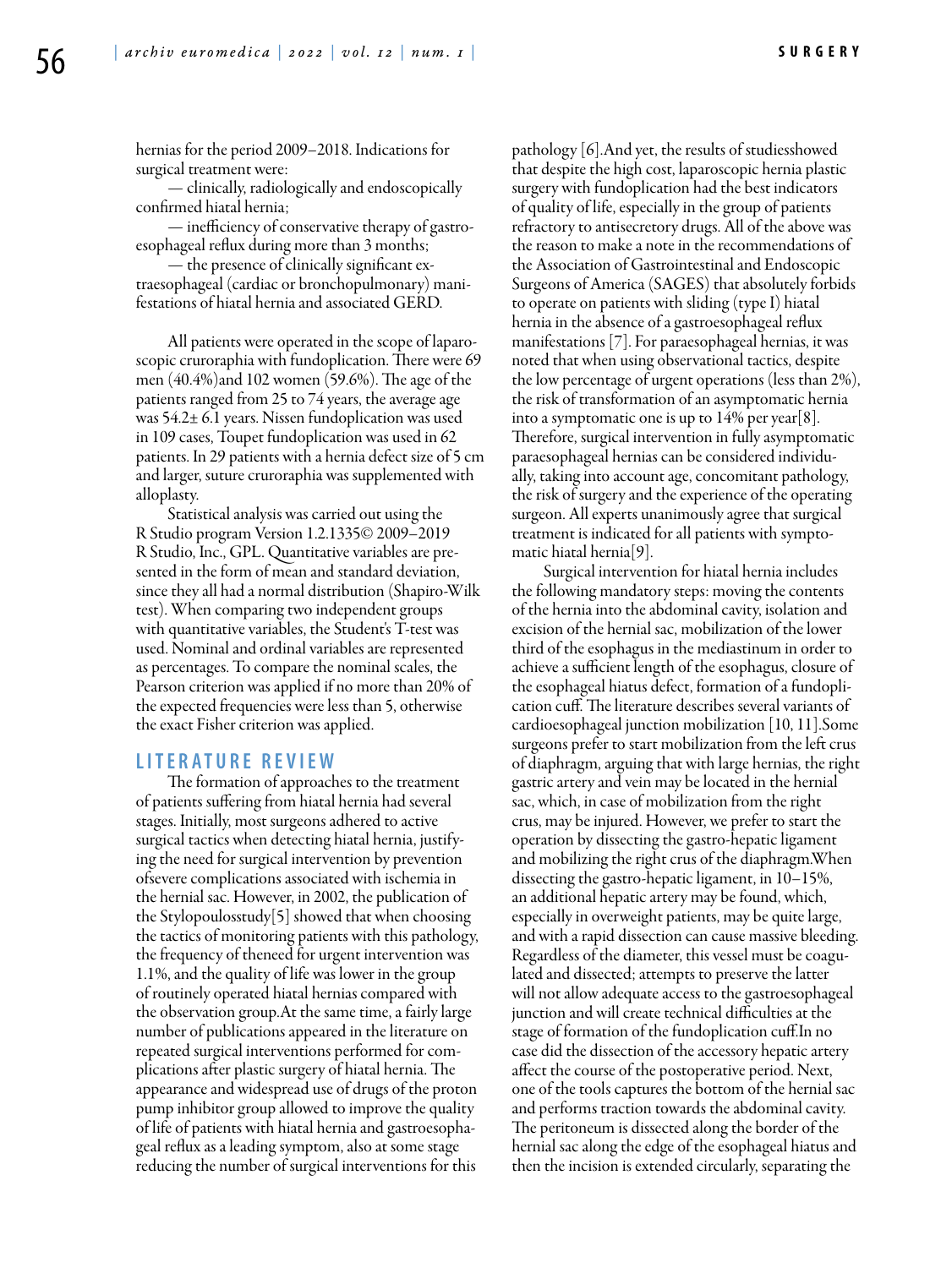left crus of the diaphragm. After the mobilization of the diaphragm crura, usually in a "blunt" way, a tunnel is formed behind the esophagus, into which Penrose drainage or a thin gauze cloth is inserted to carry out traction during further mobilization of the esophagus in the mediastinum.At the same time, during the mobilization of the left semicircle of the esophagus, traction for drainage is carried out towards the right crus of the diaphragm and, accordingly, vice versa. During the mobilization of the esophagus, the diaphragmatic nerves should be identified and traced in order to avoid their trauma [12, 13].

A clear definition of the required length of esophageal mobilization is not described in the literature, it is generally understood that mobilization is carried out until the length of the intraabdominal segment of the esophagus, devoid of tension, is at least 2–3 cm. In order to achieve the required length of the esophagus, some authors cite the length of the esophagus mobilized in the mediastinum from 5 to 10–12 cm, other authors consider it necessary to mobilize it to the level of the lower pulmonary vein.The isolation of the esophagus in the mediastinum should be carried out as close as possible to its adventitious membrane; in this case, the probability of the pleura oozing or injury during mobilization is minimal. Nevertheless, one of the most unpleasant intraoperative complications is the dissection of the esophageal muscle membrane or its perforation at the stage of mobilization  $[14]$ .

One of the main problems after laparoscopic hiatal hernia surgery is the high frequency of recurrence which ranges from 10% to 40%. In order to improve long-term results, some surgeons, by analogy with the plasty of hernias of the anterior abdominal wall, suggested using mesh prostheses for the plasty of large defects ofesophageal hiatus, especially in cases where the closure of the hiatal opening without tension has certain difficulties.The multitude of various materials used for both synthetic and biological transplants and methods of their fixation make certain difficulties in developing a universal protocol for surgical intervention. Almost all meta-analyses published to date note the advantage of using mesh implants in comparison with suture plasty. The largest in the last few years are Tam et al. [15] (2016) who analyzed 13 studies, 1194 patients: 673 with mesh plastic surgery and 521 with suture plastic surgery. The recurrence rate was 13% in the mesh plastic surgery group versus 24% in suture plastic surgery group (HR 0.51, 95%; CI 0.30–0.87;  $p=0.014$ ). In a published study by Zhang et al. [16] (2017), where the results of treatment of 719 patients using a mesh implant and 755 with primary suture surgery were analyzed, the recurrence rate was 2.6% vs. 9.4%, respectively (OR 0.23, 95% CI 0.14–0.39,

 $p=0.00001$ ). In a meta-analysis by Sathasivamet al. [17] (2019), the results of treatment of 942 patients were analyzed (mesh plastic surgery — 517 patients, suture microplasty — 425 patients), where the advantage of mesh implant plastic surgery was also noted (OR 0.48, 95% CI:0.32–0.73, p<0.05). In all the above studies, there was no significant difference in the frequency of intraoperative and postoperative complications.

### **O u r E x p e r i e n ce a n d D i sc u s s i o n**

We conducted a retrospective analysis of the results of surgical treatment of 98 patients operated for hiatal hernia, with a hernial defect size of 5 cm or larger for the period 2009–2016. Depending on the method of plastic surgery of the esophageal orifice of the diaphragm, patients were divided into 2 comparison groups. The first group included 69 patients who had hernial defect plastic surgery performed by suture method. The second group included patients who underwent plastic surgery of hiatal hernia using a mesh allograft (29 patients). In the group of cruroraphia with alloplasty, the crura of the diaphragm during stitching were strengthened from the side of the abdominal cavity with a mesh graft, which was located in a V-shape. Analysis of long-term results 5 years after the study showed no advantage of using a mesh graft for plastic surgery of large hiatal hernias in comparison with standard suture plastic surgery both in terms of recurrence rate  $-4(13.8\%)$  vs. 14 (20.3%), CI: 0.19–2.1, p=0.44, and in assessing the quality of life according to the GERD-HRQL questionnaire. Therefore, taking into account the likelihood of complications associated with alloplasty, in particular mesh erosion into the esophagus and dysphagia, do not allow us to recommend this method for routine use. Nevertheless, in the case of using the alloplasty technique, we, like most authors, prefer *lightweight* composite prostheses, preferably with an adhesive coating [18]. We do not recommend the circular arrangement of the mesh around the esophagus, as well as the use of a tension-free option, closing the esophageal orifice defect only by the mesh. In order to reduce the likelihood of complications associated with the implantation of a mesh implant, the latter should be located only behind the esophagus in the area of the stitched crura of the diaphragm. We did not note any cases when we bring the crura together and close esophageal orifice in our practice.

Despite the opinion of some authors who question the need for the formation of a fundoplication cuff, we consider this stage mandatory for plastic surgery of hiatal hernia. Indeed, to date, there is no convincing evidence in the literature in favor of the need for the use of fundoplication in plastic surgery of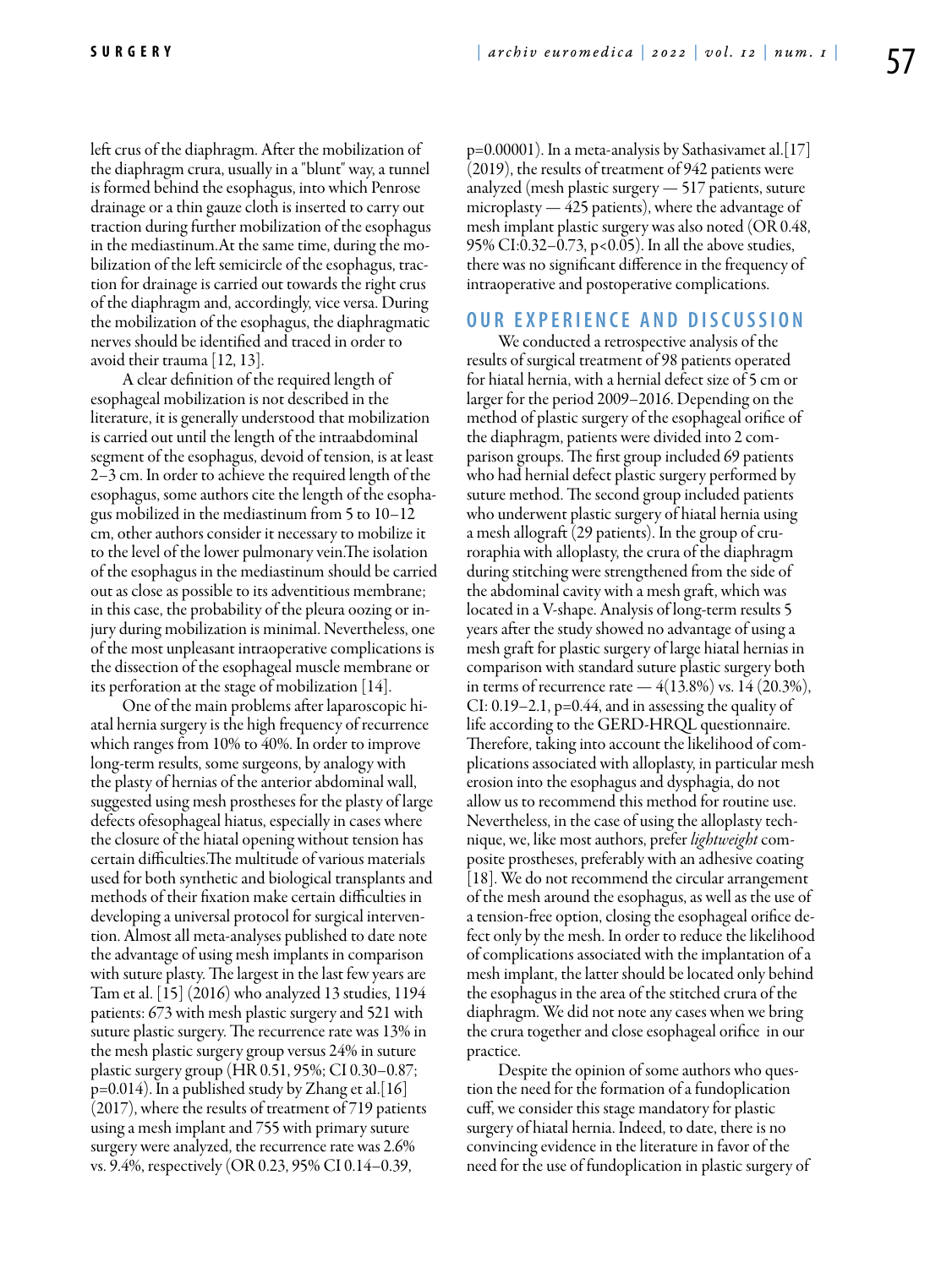hiatal hernia. According to some authors, the very formation of the fundoplication cuff, especially when the latter is fixed to the wall of the esophagus and the crura of the diaphragm, creates an additional obstacle to the herniation of the stomach into the mediastinum.There are practically no works in the literature assessing the influence of both the fundoplication cuff itself and the method of its formation on the frequency of relapse in the long-term period. Only some studies provide data in favor of reducing the incidence of pathological reflux in patients with a formed fundoplication cuff. According to our data, 89% of patients with symptomatic hiatal hernia have clinical or endoscopic manifestations of pathological gastroesophageal reflux of varying severity, which dictates the need to perform an antireflux procedure.

The most commonly used antireflux procedure is Nissen fundoplication, which we also prefer to routine use. In its standard form, this technique involves wrapping the gastric fundus around the esophagus by 360°, while the formation of the cuff itself is carried out at the expense of the anterior and posterior walls of the gastric fundus. To do this, the posterior wall of the previously mobilized gastric fundus is captured with a soft clamp from the side of the right crus through the retroesophageal canal, and pulled in the direction of the right crus. The anterior and posterior walls are sewn together in front of the esophagus with 3-4 separate seams with a braided non-absorbable "Ethibond" thread 2–0 or 3–0 for up to 3 cm. In order to prevent dysphagia, the fundoplication cuff should be formed on a thick gastric tube 30–36 Fr. To prevent the formed cuff from slipping off, the anterior semicircle of the esophagus should be caught in two seams.Some authors consider it necessary to fix the upper edge of the fundoplication cuff, as a rule, to the right crus in its upper part. Many surgeons use a variation of this operation described by Rohr S. et al.[19] in 1992 as Floppy Nissen or Nissen-Rosetti in the literature, in which the fundoplication cuff is formed only at the expense of the anterior wall of the stomach without dissecting the gastrosplenic ligament ligament. Initially, this technique assumed the formation of a fundoplication cuff for a length of 4 to 6 cm. Currently, a length of up to 2 cm is considered sufficient, which in the literature has acquired the term Short Floppy Nissen. Despite the results of the meta-analyses conducted by Khatri et al. [20] and Markar et al. [21], which did not reveal significant differences between the above methods in functional results, we are of the opinion that restriction of the mobility of the gastric fundus can cause the formation of a fundoplication cuff with tension and increase the risk of dysphagia or "gas-bloat" syndrome in the long term, which is shown in the meta-analysis

by Engsrom et al.[22], and therefore is not used in our routine practice.

The method competing in the frequency of use with the fundoplication technique is the Toupetmethod, in which the formed fundoplication cuff envelops the posterior semicircle of the esophagus by 270°, leaving its anterior wall free. One of the latest metaanalyses published by XingDu et al. [23] and comparing the effectiveness of both methods of fundoplication included 1201 patients (8 randomized trials), laparoscopic Nissen fundoplication was performed in 625 patients, Toupet method — in 567 patients. The study showed no differences between the methods in terms of the duration of hospitalization, the frequency of postoperative complications, patient satisfaction with the operation, postoperative heartburn, regurgitation, esophagitis. When performing Nissen fundoplication, a shorter operation time and a higher pressure of the lower esophageal sphincter were noted, and the frequency of dysphagia, gas-bloat syndrome and the frequency of reoperations was higher. However, in the same study, when conducting a subgroup analysis, it was noted that the differences between the methods for dysphagia and gas-bloat syndrome disappeared with an increase in the observation period in the study.

We conducted a retrospective analysis of the results of surgical treatment of 171 patients operated on for hiatal hernia associated with GERD. Depending on the method of fundoplication, patients are divided into 2 groups. The first group consisted of 109 patients, where Nissen fundoplication was used. The second group consisted of 62 patients who had Toupetfundoplication.A comparative analysis of the results of the use of various antirefluxtechniques showed their equal effectiveness in the short and long term. The choice of the fundoplication method did not affect the duration of surgery, the frequency of intra- and postoperative complications; the proportion of functional dysphagia was 24 (22%) vs. 8 (12.9%), p=0.14; the number of unsatisfactory results, in particular, relapse, was 19 (17.4%) vs. 15 (24.2%), p=0.48, and of dysphagia –  $8(7.3\%)$  vs. 2  $(3.2\%)$ , p=0.27.

Of particular interest is the appearance of an increasing number of publications devoted to the effectiveness of the use of partial anterior Dor fundoplication (which consists in fixing the anterior wall of the gastric fundus to the anterior semicircle of the esophagus and the crura of the diaphragm) compared with the widespread Nissen and Toupetfundoplications in the aspect of use in hiatal hernia plastic surgery.Broeders et al., in a meta-analysis of surgical treatment of 458 patients, showed the same reflux control with a lower frequency of postoperative dysphagia when performing anterior Dor fundoplication compared with Nis-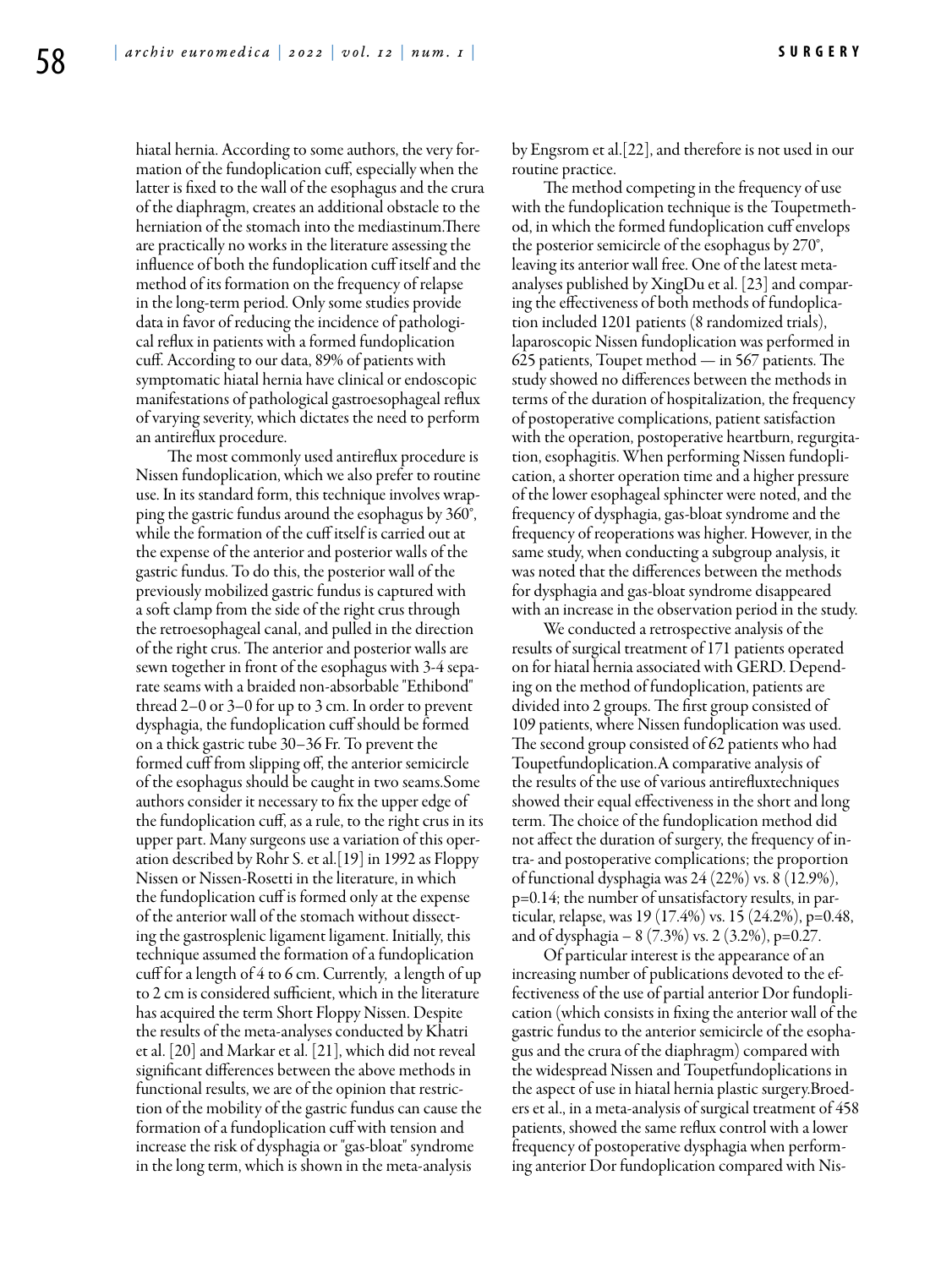sen fundoplication [24]. A retrospective cohort study that was conducted by Trepanier et al. showed that the use of Dor and Nissen fundoplications is equivalent in the effectiveness of reflux control in the plastics of large paraesophageal hernias [25].

The frequency of occurrence of a short esophagus according to the literature varies from 0 to 60%, averaging from 5% to 20%. Thus, Madan et al. [26], citing the experience of 628 patients operated on in the scope of fundoplication, of which 351 patients were operated on for hiatal hernia, noted the absence of the need for esophageal elongation procedures. Nason et al. [[27,28,29], citing the results of surgical treatment of 795 hiatal hernias, performed Collis gastroplasty in 454 (57%) patients.

Early destruction of the fundoplication cuff or the eruption of sutures on the crura of the diaphragm with the development of early recurrence of hiatal hernia is extremely rare and, as a rule, is due to a sharp increase in intra-abdominal pressure caused by vomiting or coughing during the patient's recovery from anesthesia. To prevent these complications, massive antibiotic therapy should be carried out.Ifthe patient has concomitant pulmonary pathology, the cough reflex should also be suppressed.Given the probability of developing postoperative dysphagia of a functional nature, which according to our data and literature data can reach 20–30%, it is generally accepted to gradually switch from liquid to solid food within 4-6 weeks. Many authors do not recommend performing routine radiopaque examinations for patients who do not have any clinical manifestations. We are of the opinion that such a survey is necessary at least once a year.

## **C o n cl u s i o n**

 Laparoscopic interventions are the most effective way to treat patients with hiatal hernia complicated by GERD, due to their safety, low trauma, low complication rate and the possibility of rapid rehabilitation of patients. Prevention and reduction of the frequency of complications is possible with the surgeon's clear understanding and knowledge of the subtleties of the surgical intervention. Further generalization and analysis of surgical technique options will allow to create a unified protocol of the surgical intervention and, thereby, improve the outcome in patients with hiatal hernia.

**R E F E R E N C E S**<br>1. Smith RE, Shahjehan RD. Hiatal Hernia. [Updated 2021 Aug 30]. In: StatPearls [Internet]. Treasure Island (FL): StatPearls Publishing; 2021 Jan-. Avail- able from: https://www.ncbi.nlm.nih.gov/books/ NBK562200/

- 2. Andolfi C., Jalilvand A., Plana A., Fisichella P.M. Surgical Treatment of Paraesophageal Hernias: A Review.Journal of Laparoendoscopic& Advanced Surgical Techniques 2016;26(10):778–783.doi:10.1089/ lap.2016.0332
- 3. Kohn G.P., Price R.R., DeMeester S.R., Ze-**HETNER J.** Guidelines for the management of hiatal hernia. Surgical endoscopy. 2013;27(12):4409–4428. doi:10.1007/s00464-013-3173-3/
- 4. Bujoreanu I., Abrar D., Lampridis S., Date R. Do Poor Functional Outcomes and Higher Morbidity Following Emergency Repair of Giant Hiatus Hernia Warrant Elective Surgery in Asymptomatic Patients? Front. Surg. 8:628477. doi: 10.3389/fsurg.2021.628477
- 5. Stylopoulos N., Gazelle G.S., Rattner D.W. Paraesophageal hernias: operation or observation? Ann Surg. 2002;236:492–500. doi:10.1097/00000658- 200210000-00012
- 6. Siegal S.R., Dolan J.P., Hunter J.G. Modern diagnosis and treatment of hiatal hernias. Langenbecks Arch Surg. 2017;402:1145–1151 doi:10.1007/s00423- 017-1606-5
- 7. Rickenbacher N, Kötter T, Kochen MM, SCHERER M, BLOZIK E. Fundoplication versus medical management of gastroesophageal reflux disease: systematic review and meta-analysis. Surg Endosc. 2014 Jan;28(1):143–55. doi: 10.1007/s00464-013- 3140-z
- 8. Lebenthal A., Waterford S.D., Fisichella P.M. Treatment and controversies in paraesophageal hernia repair. Front Surg. 2015;2(13). doi:10.3389/ fsurg.2015.00013
- 9. Ugliono E, Rebecchi F, Seno E, Morino M. Large hiatal hernia: minimizing early and long-term vasive Surg 2021;5:2. doi:10.20517/2574-1225.2020.93
- 10. KUSTER G.G., GILROY S. Laparoscopic technique for repair of paraesophageal hiatal hernias. J Laparoendosc Surg. 1993;3:331–338.doi:10.1089/lps.1993.3.331
- 11. Guan L, Nie Y, Yuan X, Chen J, Yang H. Laparo- scopic repair of giant hiatal hernia for elderly patients. Ann Transl Med. 2021;9(8):704. doi:10.21037/atm-21-1495
- 12. Dallemagne B., Kohnen L., Perretta S.,<br>Weerts J., Markiewicz S., Jehaes C. Laparoscopic repair of paraesophageal hernia. Long-term follow-up reveals good clinical outcome despite high radiological recurrence rate. Ann Surg. 2011;253:291– 296. doi:10.1097/SLA.0b013e3181ff44c0
- 13. Paul Kim, Justin Turcotte, Adrian Park, Hiatal hernia classification—Way past its shelf life. Surgery. 2021;170(2):642–643. https://doi.org/10.1016/j. surg.2021.02.062
- 14. Denis Melnikov, HarutyunAbovyan, Aram Sarkisyan,Aleksandr Rogut, Vera Lyapina, Vyacheslav Mykhaylichenko, Dmitry PARSHIN. Gastroesophageal reflux disease after sleeve gastroplasty in clinical practice: a literature review.